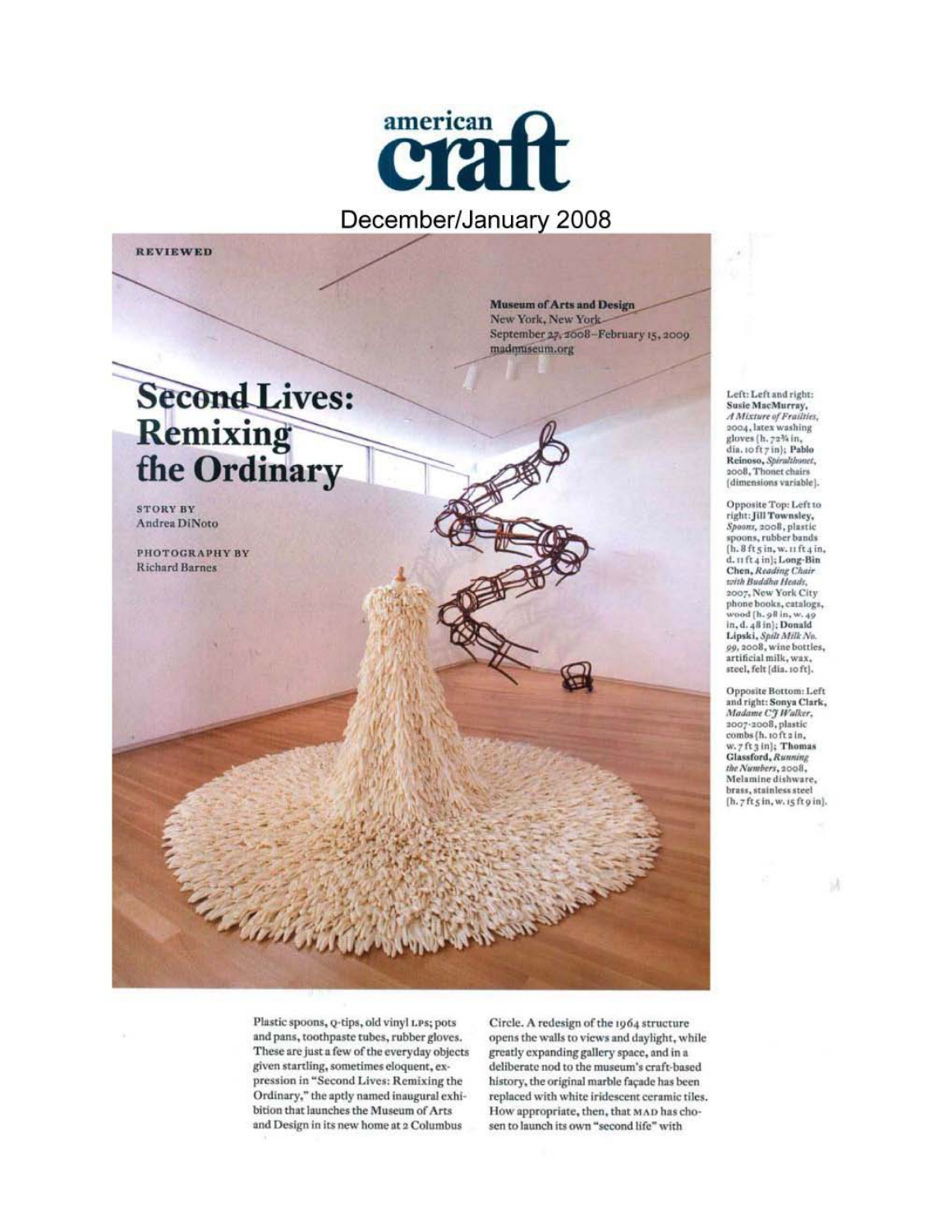How appropriate fhat MAD has chosen to launch its own "second life" with this freewheeling show of conceptual craft-based art.

this freewheeling show of conceptual, craftbased art.

"Second Lives" presents the work of 54 artists from five continents, all of them proficient in the techniques of sculptural assemblage. Their objects can seem obsessive, even uncanny, but the agenda here is not simply to provide viewers with a "wow" moment (there are plenty of those), but to comment on culture, gender, politics, race, sustainability and other issues of topical interest. This art claims a legacy with Dada and Surrealism, with Abstract Expressionism (think Rauschenberg's "combines"), Pop Art, postmodernism, post-Minimalism and site-specific environmental art. Yet, it is distinctly of the moment (pieces date from the early 1990s to the present) and has attracted artists from a range of disciplines-craft to be sure, but also industrial design, installation and performance art. Their raw materials-"ordinary" objects, often in vast numbersare here repurposed into the likes of Susie MacMurray's feminist evening gown (1,400 rubber gloves), Stuart Haygarth's working tiered chandelier (1,000+ pairs of plastic prescription eyeglasses) and Boris Bally's prickly necklace of found steel handgun triggers.

Many of these pieces are visually breathtaking, notably Nigerian artist El Anatsui's shimmering tapestry made from foils and flattened caps from liquor bottles formed into lustrous, pixel-like elements. Even if you're not aware that the artist is referencing both kente cloth and the destructive role liquor plays in African culture, your eyes marvel at his ability to elevate a banal material to the level of fine/decorative art. Similarly, Tara Donovan's illusory floor sculpture, which resembles a natural crystalline formation, reveals itself on close scrutiny as stacks of thousands of buttons glued together. (Donovan is known for mind-bending installations made from literally millions of like objects, such as Styrofoam cups and plastic drinking straws.) As curator Lowery Stokes Sims writes in the catalog, such objects "challenge what we think of as valuable.">